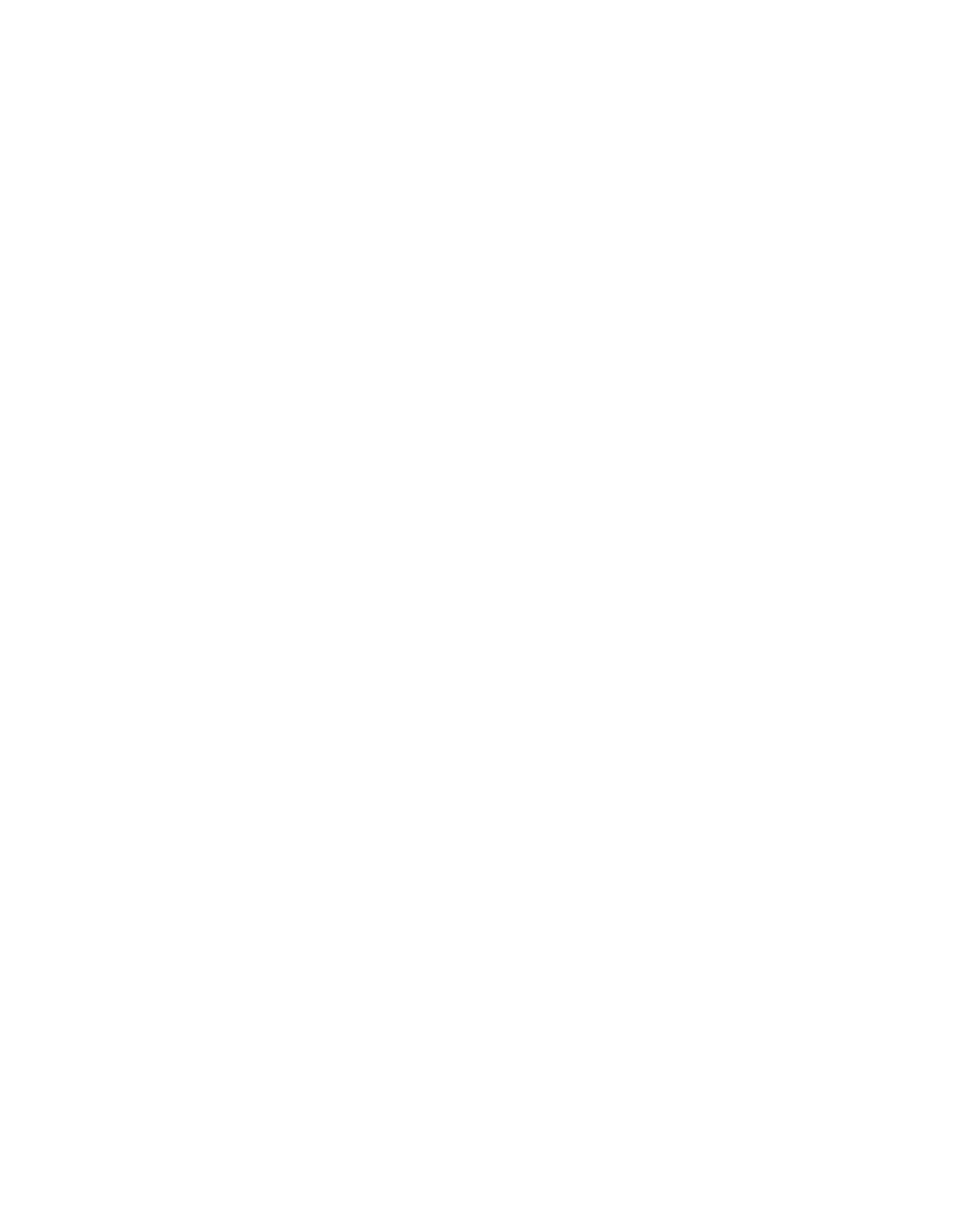# **TABLE OF CONTENTS**

| PART I.     |                        |  |
|-------------|------------------------|--|
| A.          |                        |  |
| <b>B.</b>   |                        |  |
| $C_{\cdot}$ |                        |  |
| D.          |                        |  |
| Ε.          |                        |  |
| $F_{\cdot}$ |                        |  |
| G.          |                        |  |
| H.          |                        |  |
| PART II.    |                        |  |
| A.          |                        |  |
| <b>B.</b>   |                        |  |
| $C$ .       |                        |  |
| D.          |                        |  |
| E.          |                        |  |
| F.          |                        |  |
| G.          |                        |  |
| Η.          |                        |  |
| I.          |                        |  |
| J.          |                        |  |
| K.          |                        |  |
| PART III.   |                        |  |
| A.          |                        |  |
| <b>B.</b>   |                        |  |
| $C$ .       |                        |  |
| D.          |                        |  |
| E.          |                        |  |
| PART IV.    |                        |  |
| A.          |                        |  |
| <b>B.</b>   |                        |  |
| C.          |                        |  |
| D.          | <b>DUTY TO REAPPLY</b> |  |
| Ε.          |                        |  |
| F.          |                        |  |
| G.          |                        |  |
| H.          |                        |  |
| Ι.          |                        |  |
| J.          |                        |  |
| Κ.          |                        |  |
| L.          |                        |  |
| M.          |                        |  |
| N.          |                        |  |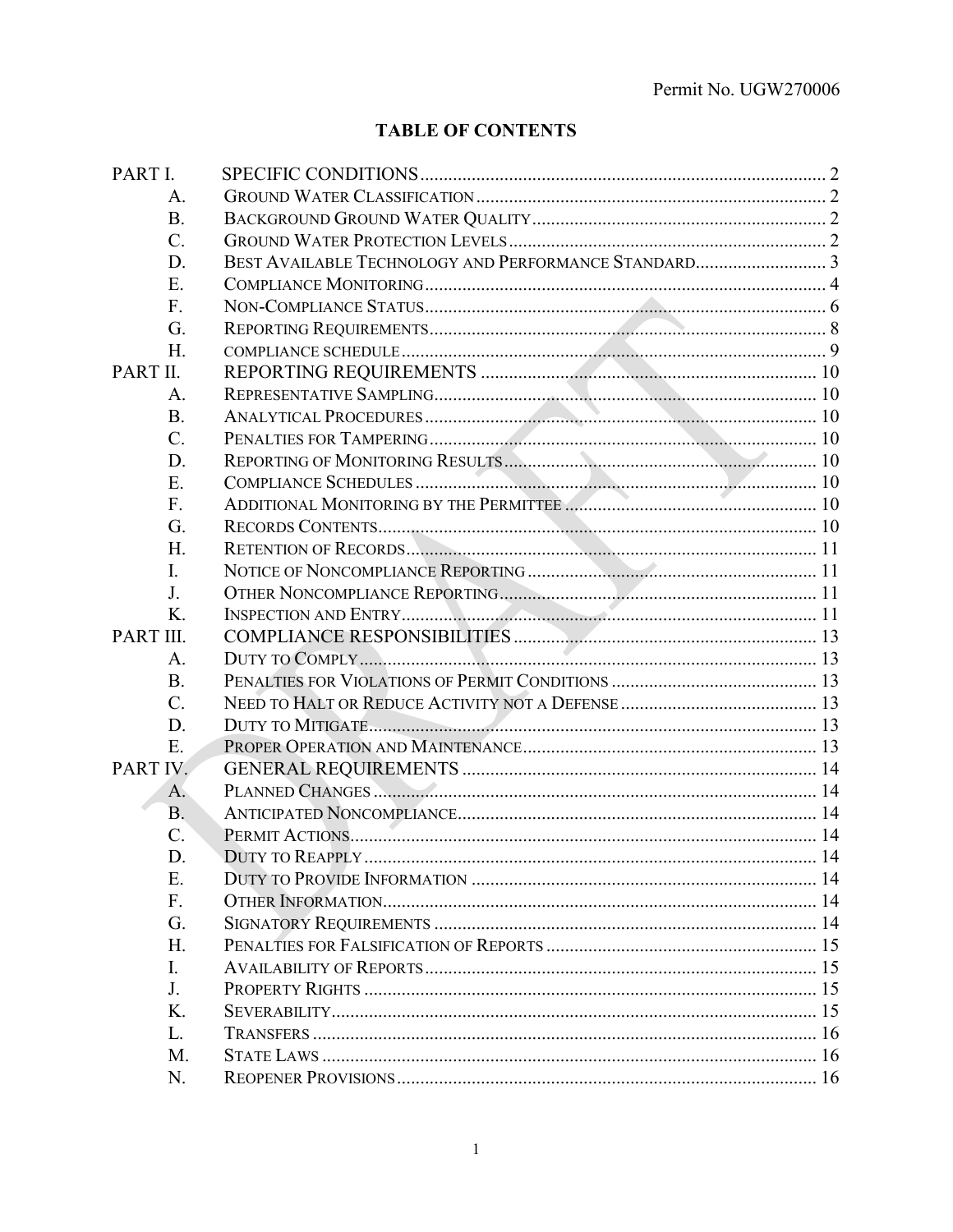### PART I.

### SPECIFIC CONDITIONS

A. GROUND WATER CLASSIFICATION

Based on ground water quality data collected from monitoring wells installed at the site the ground water beneath the dairy is Class II.

B. BACKGROUND GROUND WATER OUALITY

Background ground water quality data for total dissolved solids (TDS), chloride, and nitrate available from monitoring wells located near the wastewater lagoons show TDS concentrations that range from 2,300 to 3,000 milligrams per liter (mg/l) with a mean of 2,665 mg/l. Chloride concentrations range from 210 to 360 mg/l with a mean of 322 mg/l. Nitrate has been detected in one of the monitoring wells ranging from 4.0 mg/l to 7.2 mg/l with a mean of 6.0 mg/l.

C. GROUND WATER PROTECTION LEVELS

Based on ground water quality data submitted by the permitee from wells downgradient of the wastewater lagoons, ground water protection levels have been established in accordance with UAC R317-6-4 for the parameters listed below in Table 1:

| <b>Parameter</b>              | <b>Protection Level</b> |
|-------------------------------|-------------------------|
| Nitrate $+$ Nitrite           | 8.0                     |
| <b>Total Dissolved Solids</b> | 3.275                   |
| Chloride                      | 393                     |

Table 1: Ground Water Protection Levels (all values in mg/l)

The permitee shall operate the facility such that the ground water standards (UAC R317-6.2) and protection levels which have been developed for this permit are not exceeded at the designated compliance monitoring points. The ground water regulations also contain standards for contaminants such as metals, pesticides and volatile organic compounds. Accordingly, the permittee must not discharge these or any other contaminants which could impair beneficial uses of the ground water, even though the permit does not require monitoring for them.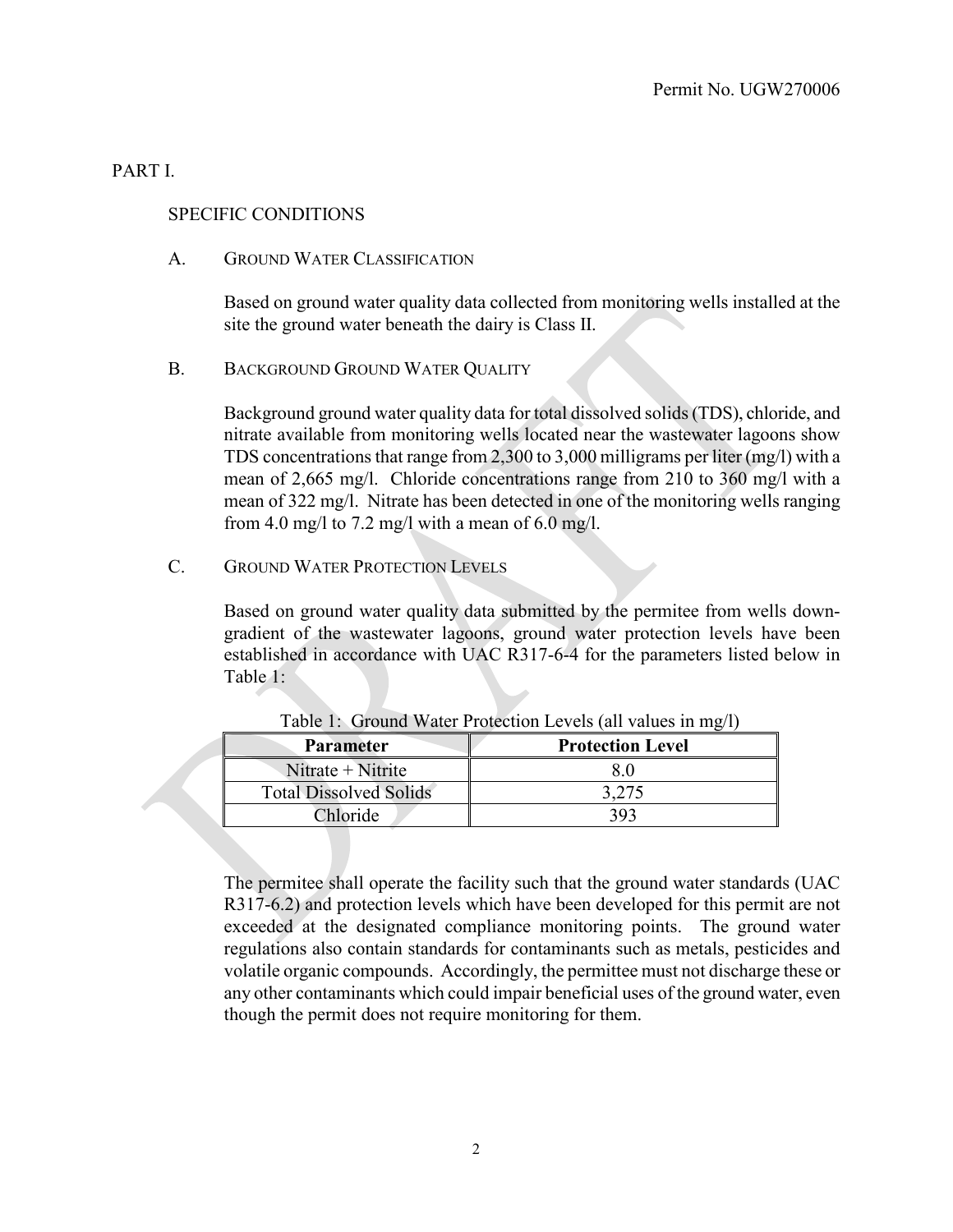#### D. BEST AVAILABLE TECHNOLOGY AND PERFORMANCE STANDARD

#### 1. Best Available Technology

The administration of this permit is founded on the use of best available technology, in accordance with the requirements of UAC R317-6-1.3. The construction permit, issued previously as Part I of the original September 27, 2002 permit, covers construction standards for permitted facilities at the dairy site.

Only wastes from the dairy operations may be disposed of in the ponds. Liquids and sludges from the ponds may only be land-applied at the appropriate agronomic rate and in accordance with the Comprehensive Nutrient Management Plan (CNMP).

2. Performance Standard for Best Available Technology

The performance standard for lagoon liners is based on liner construction with one foot of clay having hydraulic conductivity of  $1 \times 10^{-7}$  cm/sec. Compliance with the requirements for use of BAT will be demonstrated by maintaining the construction standards of the lagoon system according to the construction permit issued for their construction. BAT will also be demonstrated by maintaining a performing seepage rate at any point on the liner which is no greater than that provided by one foot of clay with permeability of 1 X  $10^{-7}$  cm/sec. Performance of the construction technology will be evaluated for compliance by the monitoring required in Part I.E. The in-situ hydraulic conductivity of the lagoon liner will be verified with the approved construction quality assurance/quality control (QA/QC) plans prepared for their construction.

The liner integrity must be maintained and deterioration of materials or any other situation which prevents the liner from functioning according to the performance standard, shall constitute non-compliance with this permit.

Land application of wastewater is planned as a routine method of wastewater disposal. The area of land application is currently limited to the acreage owned by the Permittee. If additional land area is needed, the Permittee must notify the Director and receive approval for land application to the additional area. Land application to any new areas must be done in accordance with the CMNP. Land application of lagoon effluent must be done at the agronomic rate. The Permittee must keep records of analyses of applied wastes and soils at application sites, type of crop grown, application rate calculations, and dates, times and rates of each application for all application sites, in order to demonstrate compliance with agronomic rate requirements. Wastes shall not be land applied to frozen or saturated ground or in situations which could result in surface runoff.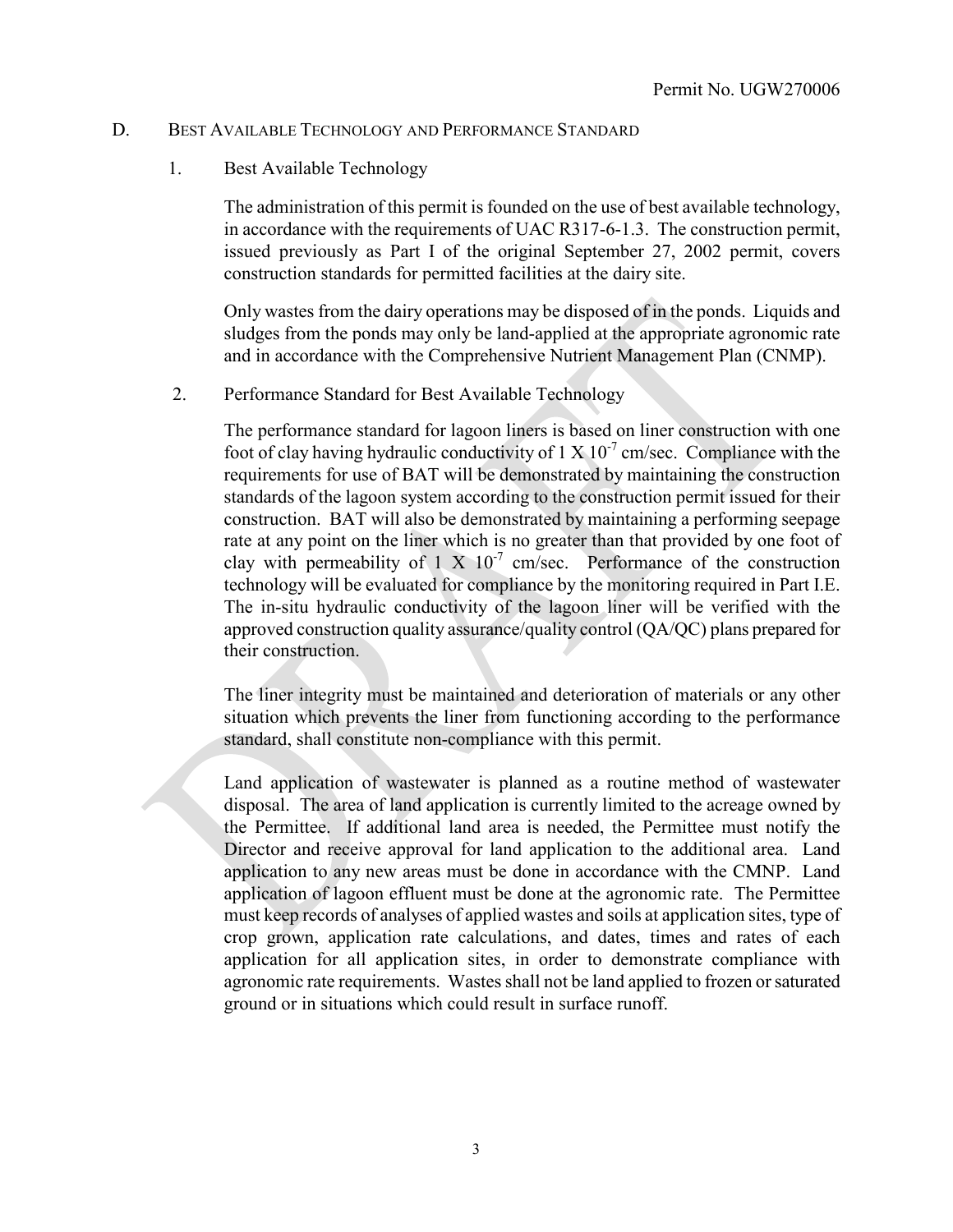3. Closure Plan

At least 180 days prior to closure of any lagoon or lagoon system, the Permittee shall submit to the Director a site-specific closure plan for disposition of the liquids, solids and liner material of the lagoon(s) to be closed. The liner material will be tested according to an approved testing plan to determine an appropriate means of disposal which will not lead to ground water contamination. The monitoring wells will continue to be sampled for a post closure monitoring period as determined by the Director.

### E. COMPLIANCE MONITORING

The permittee is required to monitor ground water quality according to the provisions below which is based on compounds which may be discharged to ground water from the permitted facilities.

1. Compliance Monitoring Wells

The network of monitoring wells shall provide the ability to detect contamination in the uppermost ground water from this permitted facility. Under the provisions of this permit, ground water contamination in the shallow aquifer would be a reason for the Permittee to take remedial action before deeper aquifers are affected. The monitoring network consists of one up-gradient monitoring well and two monitoring wells installed downgradient of the lagoons.

2. Monitoring Period

For the entire term of the permit renewal, the permittee shall monitor each of the ground water wells for parameters as specified below in Part I.E.4.

- 3. Protection Levels
	- a. Application

The protection levels have been calculated using the Ground Water Quality Protection Regulations (UAC R317-6) and background water quality data from on site down-gradient monitoring wells. Protection levels shall be enforced at down-gradient wells.

b. Exceedance in Up-gradient Well

If the protection levels to be developed for this permit are exceeded in any up-gradient well, the permittee shall report the exceedance in the next regular monitoring report, and evaluate whether the exceedance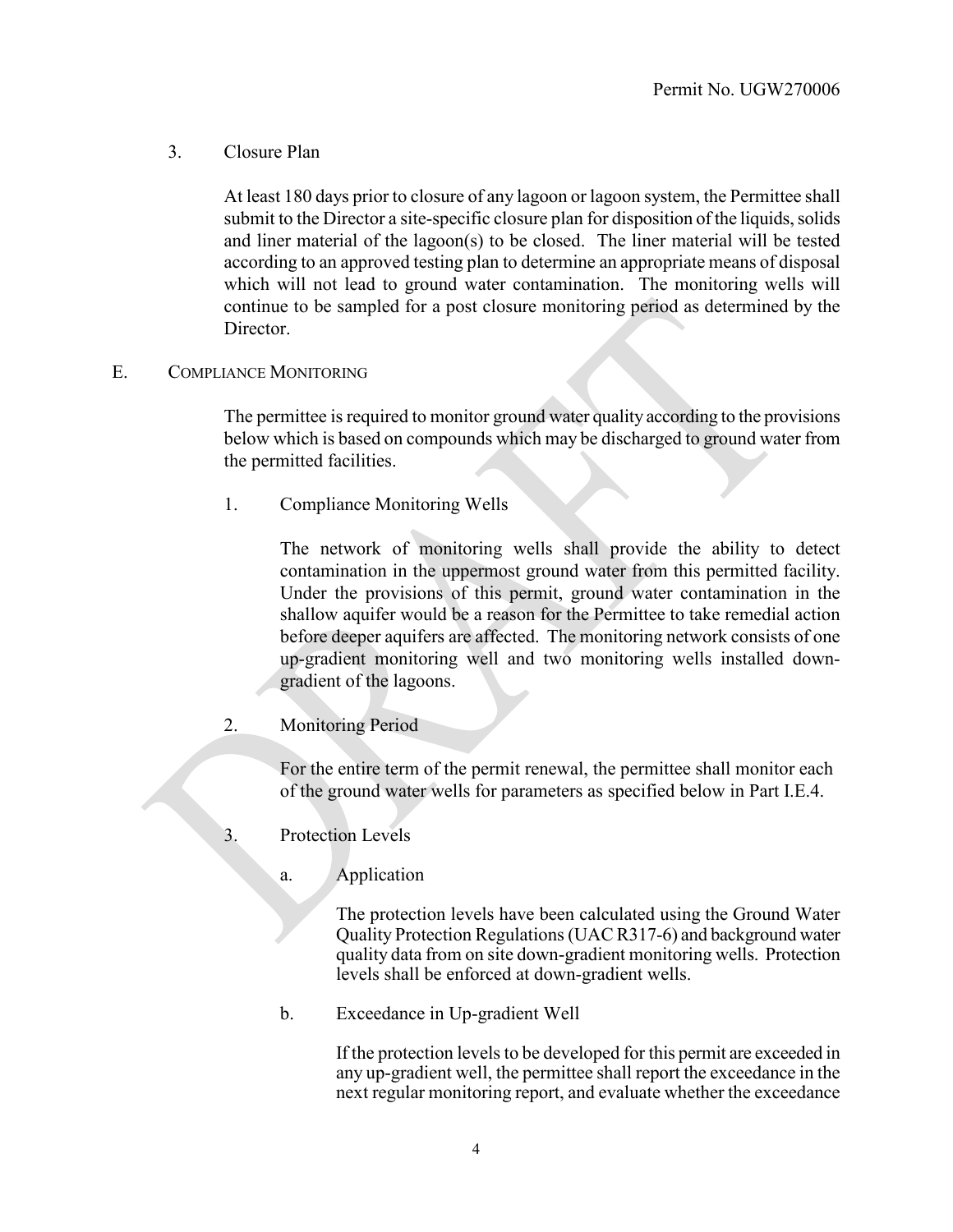is caused by the facility (in which case the well no longer indicates background water quality) or by another source.

- 4. Monitoring Procedures
	- a. Frequency

The following monitoring requirements apply to all up-gradient and down-gradient wells. Compliance monitoring shall be conducted by the permittee semi-annually.

b. Depth to Ground Water

Depth to ground water must be measured to the nearest 0.01 foot, below the top of the well casing. A report must be on file with the Division of Water Quality stating the elevation of the measuring point at the top of the well casing in feet above mean sea level to the nearest 0.01 foot, for each monitoring well.

c. Ground Water Elevation

Ground water elevation shall be calculated by subtracting the depth to ground water measurement from the elevation of the top of the well casing and reported in feet above mean sea level to the nearest 0.01 foot. Ground water elevations shall be measured semi-annually at all monitoring wells at the dairy covered under this permit.

d. Laboratory Approval

All water analyses shall be performed by a laboratory certified by the State of Utah in accordance with the approved monitoring plan and the provisions of UAC R317-6-6.3A $(13)$ .

e. Damage to Monitoring Wells

If a monitoring well is damaged or is otherwise rendered inadequate for its intended purpose or if a previously established hydraulic gradient changes significantly, the Director shall be notified in writing within five days of the permittee becoming aware of the condition.

f. Semi-Annual Compliance Monitoring

All monitoring wells shall be monitored semi-annually for the term of this permit for the parameters described below:

- 1) Field Parameters: temperature, specific conductance, pH, ground water elevation.
- 2) Laboratory Parameters: Nitrate + Nitrite, Ammonia, Bicarbonate, Chloride, Total Dissolved Solids.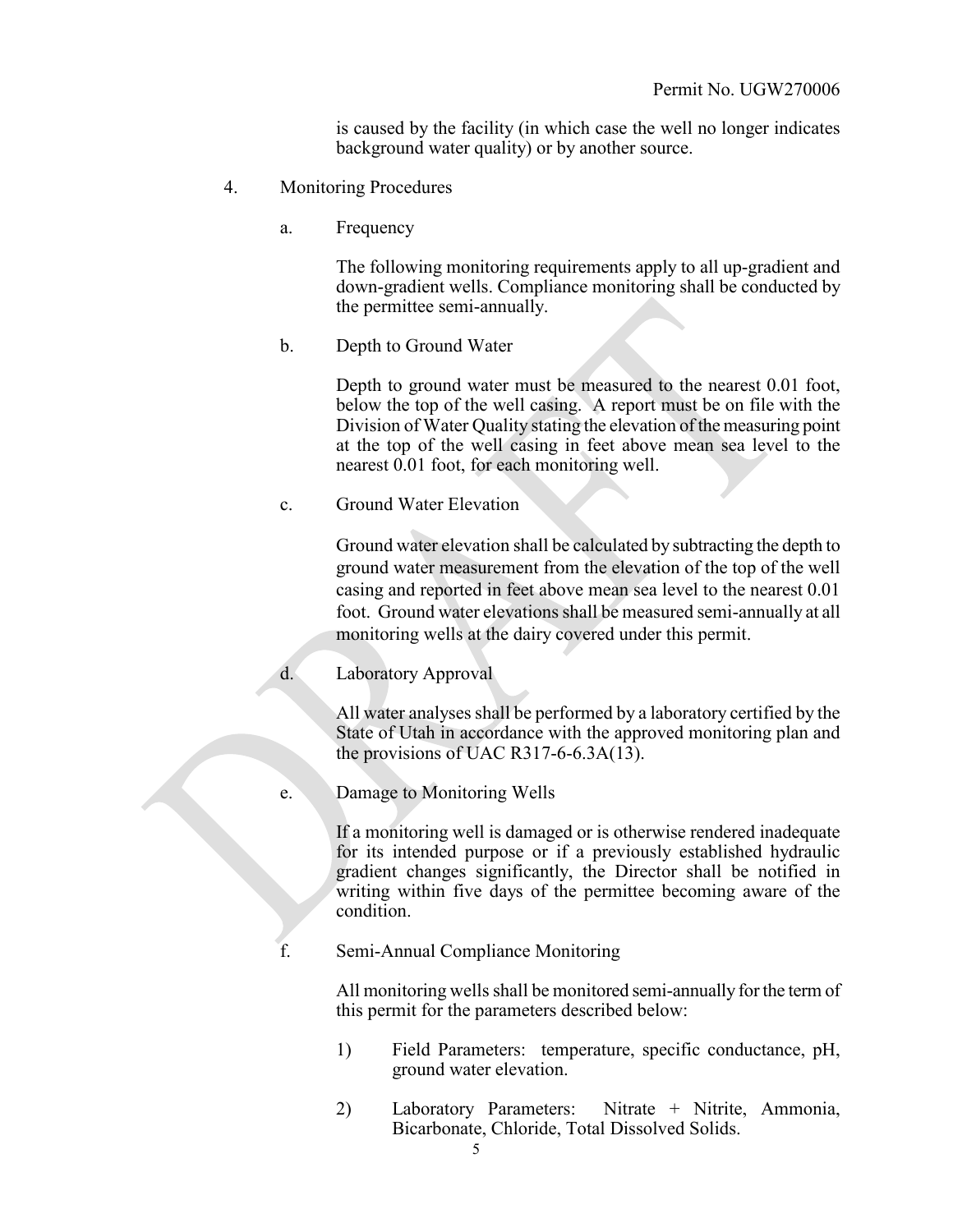5. Analysis of Monitoring Data

If the Director or permittee determine that hydrogeologic conditions at the dairy site do not permit a direct comparison of up-gradient and down-gradient ground water quality, within six months of this determination the permittee shall propose a statistical method for evaluating ground water monitoring data and determination of noncompliance status.

6. Future Modification of Monitoring Well Network

If at any time the Director determines the monitoring well network to be inadequate due to a change in gradient or for any other reason, the permittee shall submit within 30 days of receipt of notification a plan and compliance schedule to modify the monitoring well network.

- F. NON-COMPLIANCE STATUS
	- 1. Probable Non-compliance Status:

Exists if the results of the semi-annual ground water quality monitoring indicate that the protection levels developed for this permit have been exceeded in any down-gradient well. In this case the permittee shall resample all monitoring wells at the site where the probable noncompliance has occurred, submit the analytical results thereof, and notify the Director of the probable noncompliance status within 30 days of the initial detection.

2. Out-of-Compliance Status

Exists when the value for any one ground water pollutant exceeds both the protection levels and the background mean concentration plus two standard deviations in two consecutive sampling events from a compliance monitoring point. Out of compliance status for exceedance of bicarbonate and chloride occurs only when their respective protection limits are exceeded and the compliance limit for total dissolved solids is also exceeded.

a. Notification and Accelerated Monitoring

Upon determination by the permittee, in accordance with UAC R317- 6-6.17 that an out-of-compliance exists, the permittee shall:

- 1) Verbally notify the Director of the out-of-compliance within 24 hours, and provide written notice within 5 days of the detection, and
- 2) Immediately implement an accelerated schedule of monthly ground water monitoring for all wells at the dairy where the exceedance occurred, which shall continue for at least two months or until the facility is brought into compliance.
- b. Source and Contamination Assessment Study Plan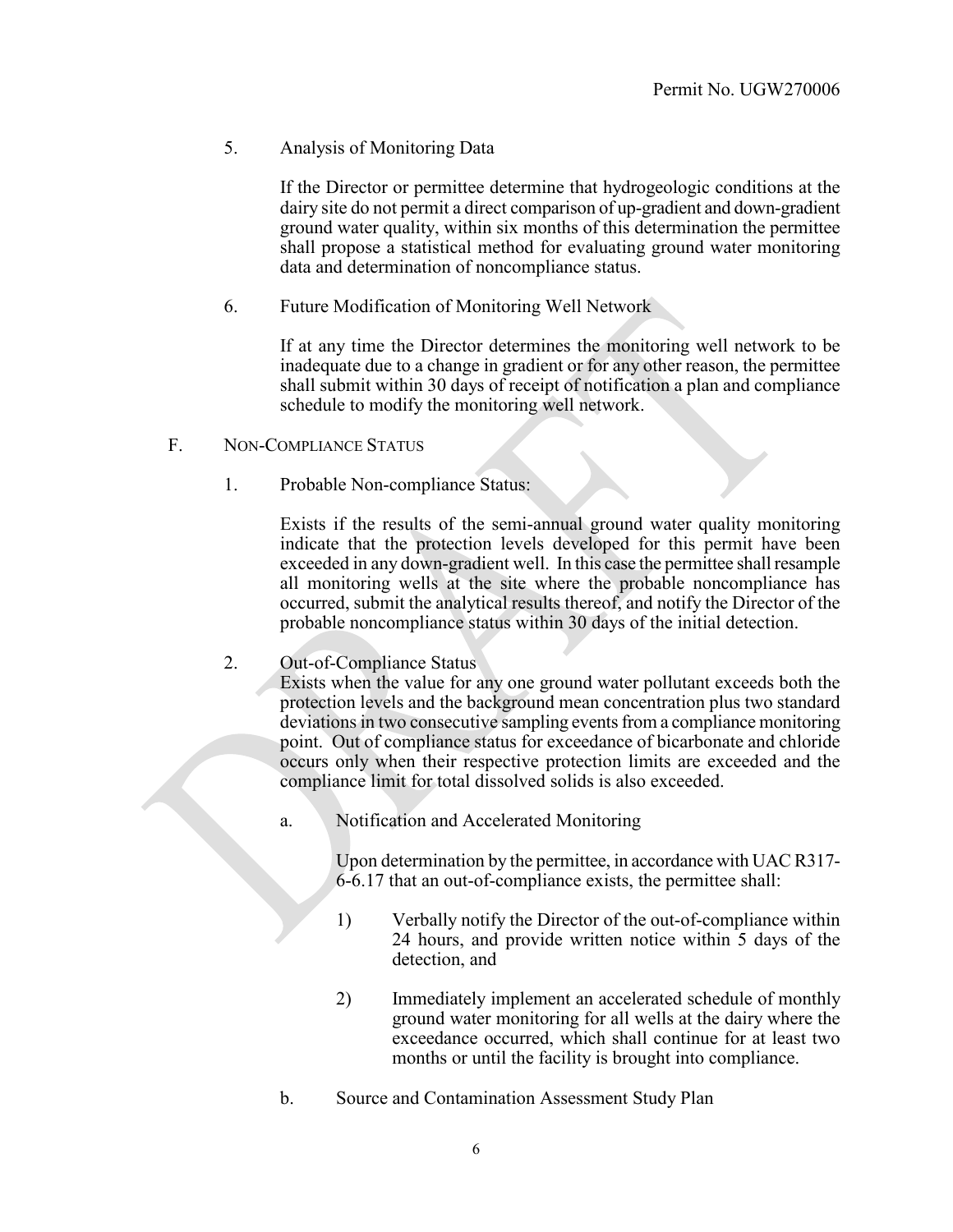Within 30 days of the verbal notice to the Director (Part I F.2.a.1), the permittee shall submit an assessment study plan and compliance schedule for:

- 1) Assessment of the source or cause of the contamination, and determination of steps necessary to correct the source, if the contamination is caused by facilities or activities for which the permittee is responsible.
- 2) Assessment of the extent of the ground water contamination and any potential dispersion.
- 3) Evaluation of potential remedial actions to restore and maintain ground water quality, and ensure that the ground water standards will not be exceeded at the down-gradient compliance monitoring wells.
- 3. Failure to Maintain Best Available Technology Required by Permit

A facility will be determined to be in an out-of-compliance status if best available technology has failed or cannot be maintained according to the provisions required by this permit, unless:

- 1) The permittee has notified according to Part I.F.2, and
- 2) The failure was not intentional or was not caused by the permittee's negligence, either in action or failure to act, and
- 3) The permittee has taken adequate remedial measures in a timely manner or has developed an approvable remedial action plan and implementation schedule for restoration of best available control technology, an equivalent control technology, or closure of the facility (implementation of an equivalent technology will require permit modification and re-issuance), and
- 4) The permittee has demonstrated that any discharge of a pollutant from the facility is not in violation of the provisions of UCA 19-5-107.
- 4. Additional Notification

In the event of out-of-compliance status due to either an exceedance of ground water protection levels or a failure of Best Available Technology, the permittee shall notify the Central Utah District Health Department within 24 hours or the first working day following a spill.

5. Contingency Plan for Exceedance of Protection Levels

If, after review of ground water monitoring data and other relevant information, the Director determines that use of any lagoon or waste handling system has caused an exceedance of ground water protection levels at any compliance monitoring point, the permittee shall conduct a Contamination Investigation. The investigation will determine the extent and severity of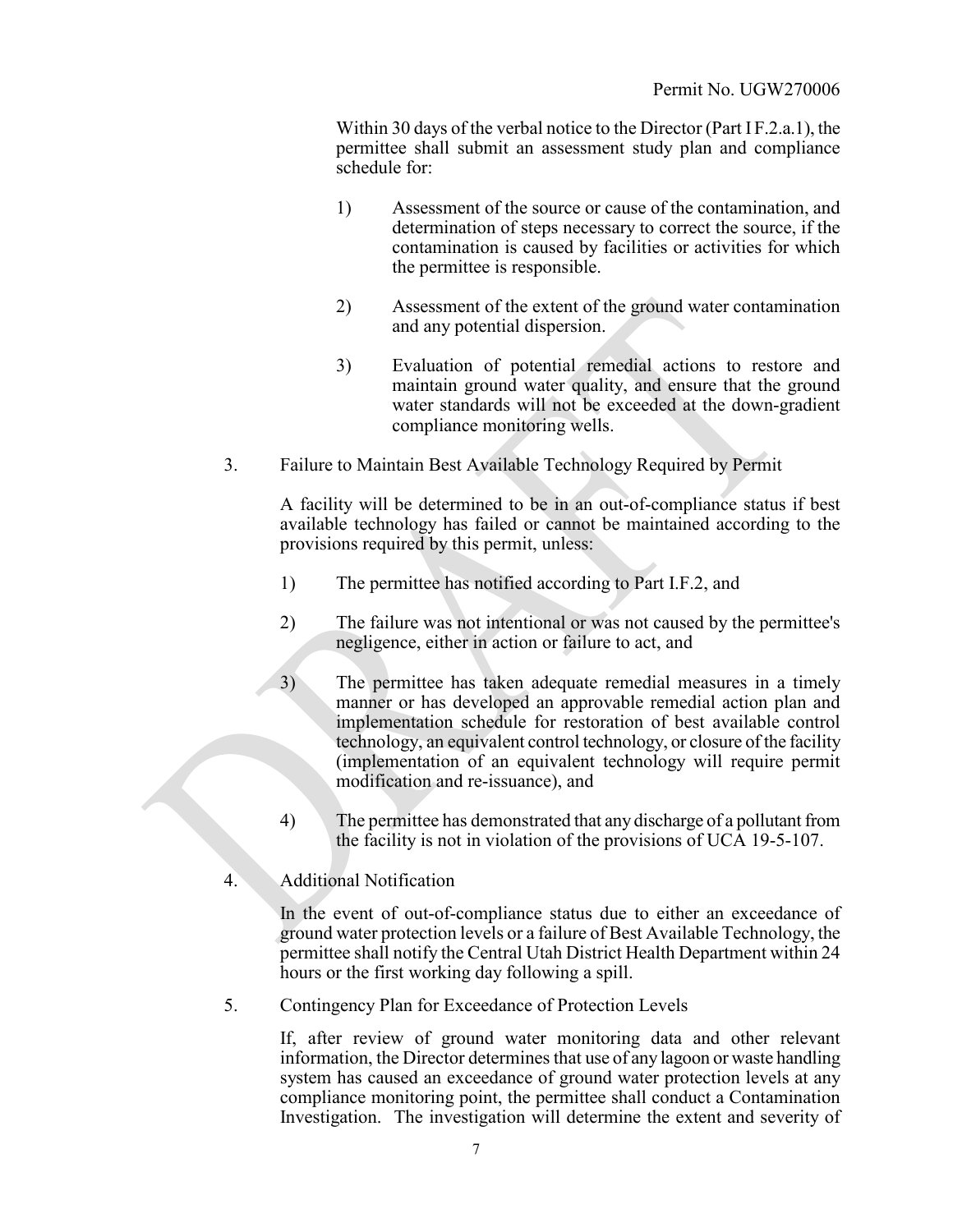contamination caused by the lagoon or any waste handling system. The report from the investigation must be submitted for review by the Division of Water Quality within 45 days of determination of out-of-compliance status. After review of this report the Director may require the permittee to develop a Corrective Action Plan to remediate the contamination. Actions taken under the plan may include emptying liquids and sludge from the leaking lagoon into any of the permittee's other permitted and functioning lagoons, repairing or reconstructing the lagoon liner as needed, constructing temporary holding ponds lined with flexible membrane liners, containing liquid waste release, and developing wells for the purpose of extracting the contaminated ground water. Contaminated ground water may be stored in the lagoons or land applied if possible.

6. Contingency Plan for Failure of Best Available Technology

In the event of BAT failure for any of the ponds, the contents of the ponds will be drawn down by application to cropland via an irrigation pump and system. The system would then be operated by isolating the faulty structure from the system and incorporating extreme water conservation techniques to allow time for regaining integrity.

- G. REPORTING REQUIREMENTS
	- 1. Semi-Annual Ground Water Monitoring Schedule

Monitoring required in Part I.E.4 (above) shall be reported according to the Compliance Monitoring Reporting Schedule of Table 2 (below), unless modified by the Director.

| <b>Monitoring Period</b> | <b>Report Due Date</b> |
|--------------------------|------------------------|
| January thru June        | August 1               |
| July thru December       | February 1             |

## TABLE 2: Compliance Monitoring Reporting Schedule

2. Ground Water Quality Sampling Report

Each semi-annual monitoring report shall include the following information:

- a) Field data sheets, or copies thereof, including the field parameters required in Part I.E.4 (f), above, and other pertinent field data, such as well name/number, date and time, names of sampling crew, depth to ground water, type of sampling pump or bailer, measured casing volume, volume of water purged before sampling and any information required to be reported under the approved land application plan.
- b) Ground water elevations in all monitoring wells, and potentiometric contours derived from them, plotted on a map of the site.
- c) Results of ground water analysis, including date sampled, date received and the results of analysis for each parameter, including: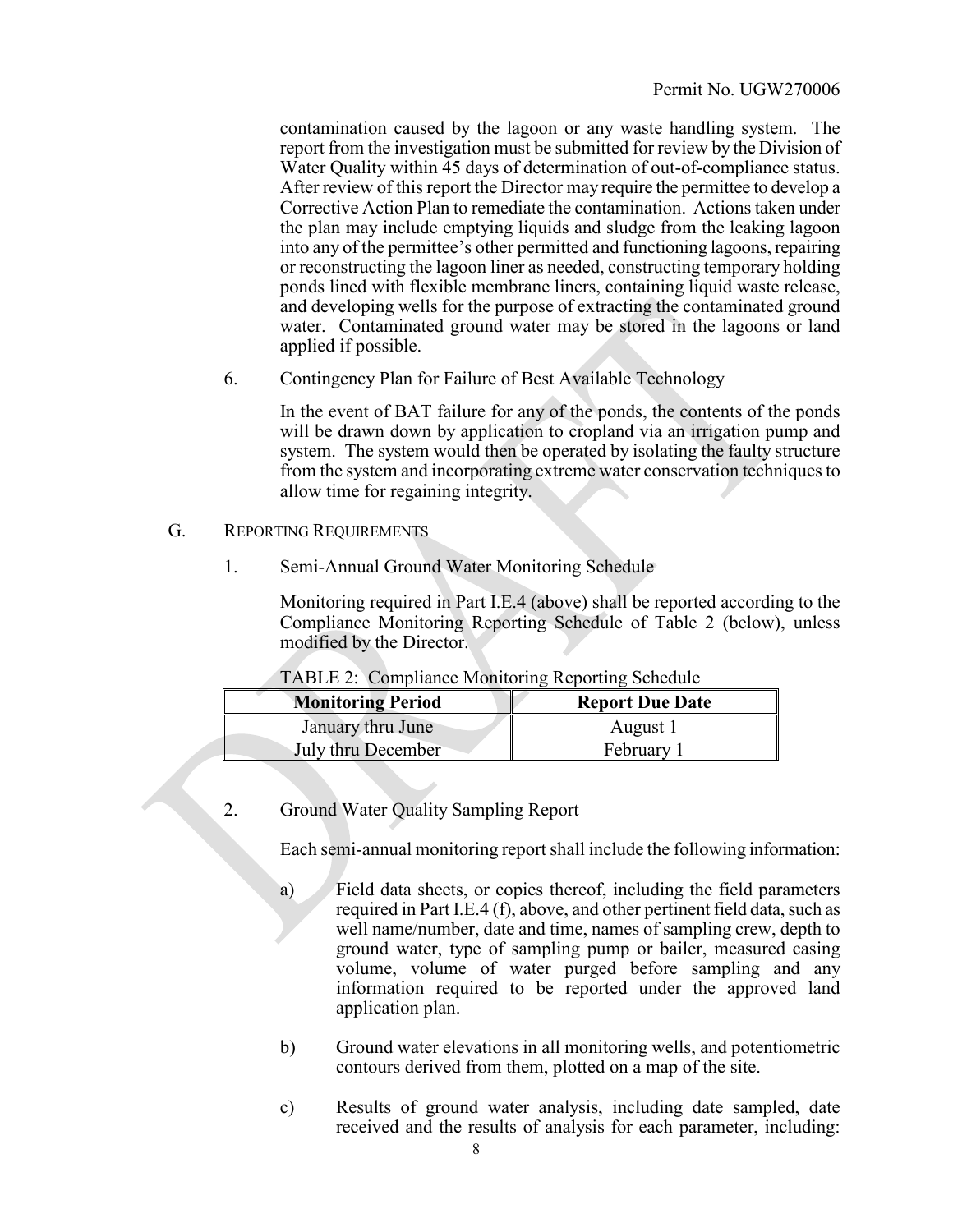value or concentration, units of measurement, method detection limit for the examination, analytical method and the date of analysis. The analytical methods and the method detection limits for every parameter specified in this permit in Part I.E.4 must conform to those in the Water Quality Sampling, Handling and Analysis Plan previously approved.

3. Noncompliance or Probable Noncompliance

Reporting requirements for noncompliance or probable noncompliance status shall be according to the provisions of Part I.F.

4. Electronic Filing Requirements - In addition to submittal of the hard copy data, above, the permittee will electronically submit the required ground water monitoring data in the electronic format specified by the Director. The data may be sent by e-mail, CD, or other approved transmittal mechanism.

#### H. COMPLIANCE SCHEDULE

1. New Monitoring Well Installation

There are 3 compliance monitoring wells installed at the site subject to monitoring under the requirements of Part I.E. (above). The monitoring wells consist of one up-gradient and two down-gradient locations relative to the wastewater lagoons.

With natural fluctuations in the water table, there have been periods when the monitoring wells could not be sampled because the water table was below the well screen. Should any monitoring well not contain enough water to effectively sample for 2 consecutive monitoring intervals, the permittee shall propose a schedule for Director review and approval to replace the monitoring well(s) and maintain semi-annual sampling according to the schedule in Table 2.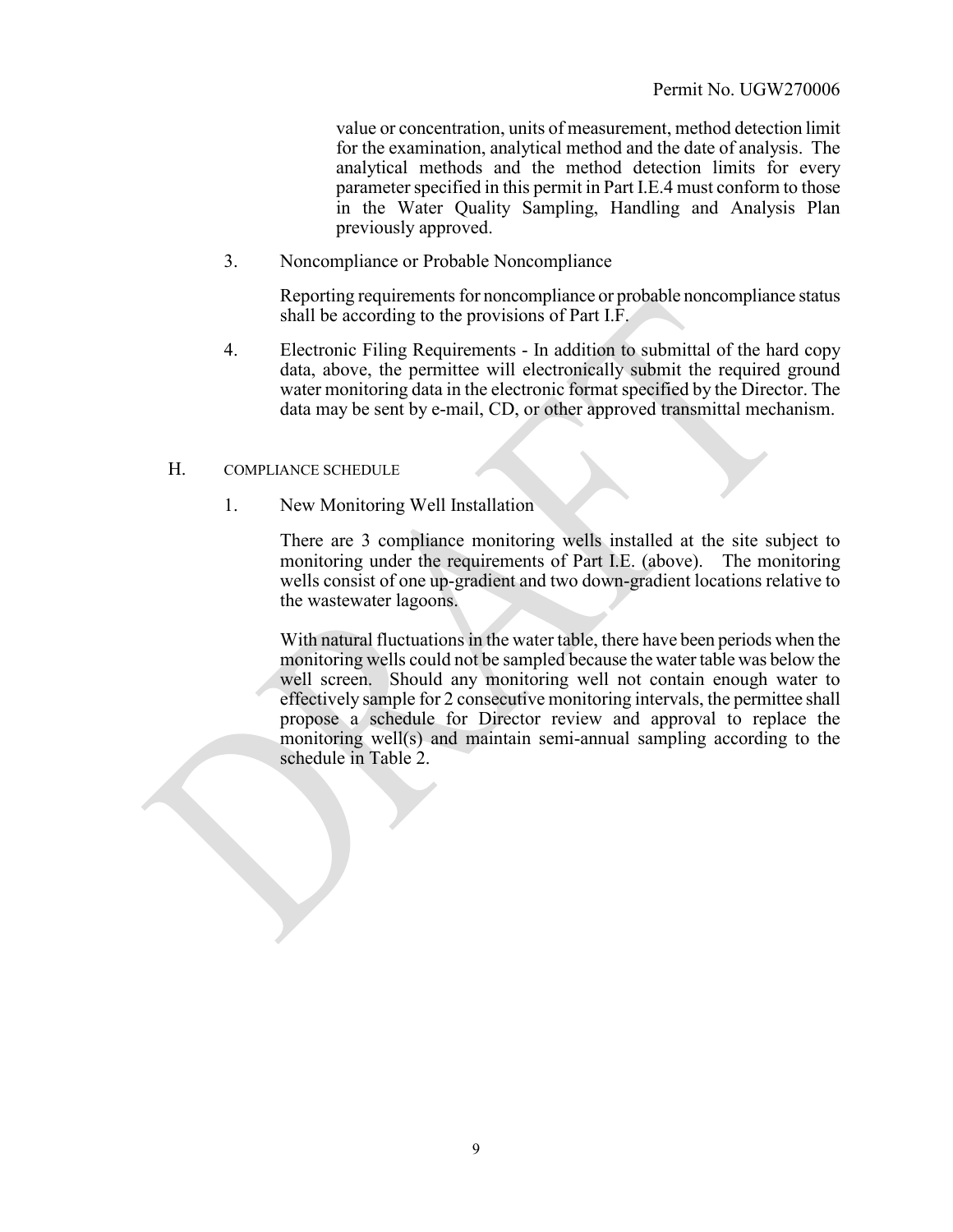### PART II. REPORTING REQUIREMENTS

- A. REPRESENTATIVE SAMPLING. Samples taken in compliance with the monitoring requirements established under Part I shall be representative of the monitored activity.
- B. ANALYTICAL PROCEDURES. Water sample analysis must be conducted according to test procedures specified under UAC R317-6-6.3L, unless other test procedures have been specified in this permit.
- C. PENALTIES FOR TAMPERING. The Act provides that any person who falsifies, tampers with, or knowingly renders inaccurate, any monitoring device or method required to be maintained under this permit shall, upon conviction, be punished by a fine of not more than \$10,000 per violation, or by imprisonment for not more than six months per violation, or by both.
- D. REPORTING OF MONITORING RESULTS. Monitoring results obtained during each semiannual reporting period specified in the permit, shall be submitted to the Director, Utah Division of Water Quality at the following address no later than the 15th day of the month following the completed reporting period:

Attention: Ground Water Protection Program State of Utah Division of Water Quality P.O. Box 144870 Salt Lake City, Utah 84114-4870

The due dates for reporting are defined in Part I.G of this permit.

- E. COMPLIANCE SCHEDULES. Reports of compliance or noncompliance with, or any progress reports on interim and final requirements contained in any Compliance Schedule of this permit shall be submitted no later than 14 days following each schedule date.
- F. ADDITIONAL MONITORING BY THE PERMITTEE. If the permittee monitors any pollutant at a compliance monitoring point more frequently than required by this permit, using approved test procedures as specified in this permit, the results of this monitoring shall be included in the calculation and reporting of the data submitted. Such increased frequency shall also be indicated.
- G. RECORDS CONTENTS.
	- 1. Records of monitoring information shall include:
		- a) The date, exact place, and time of sampling or measurements:
		- b) The individual(s) who performed the sampling or measurements;
		- c) The date(s) and time(s) analyses were performed;
		- d) The name of the certified laboratory which performed the analyses;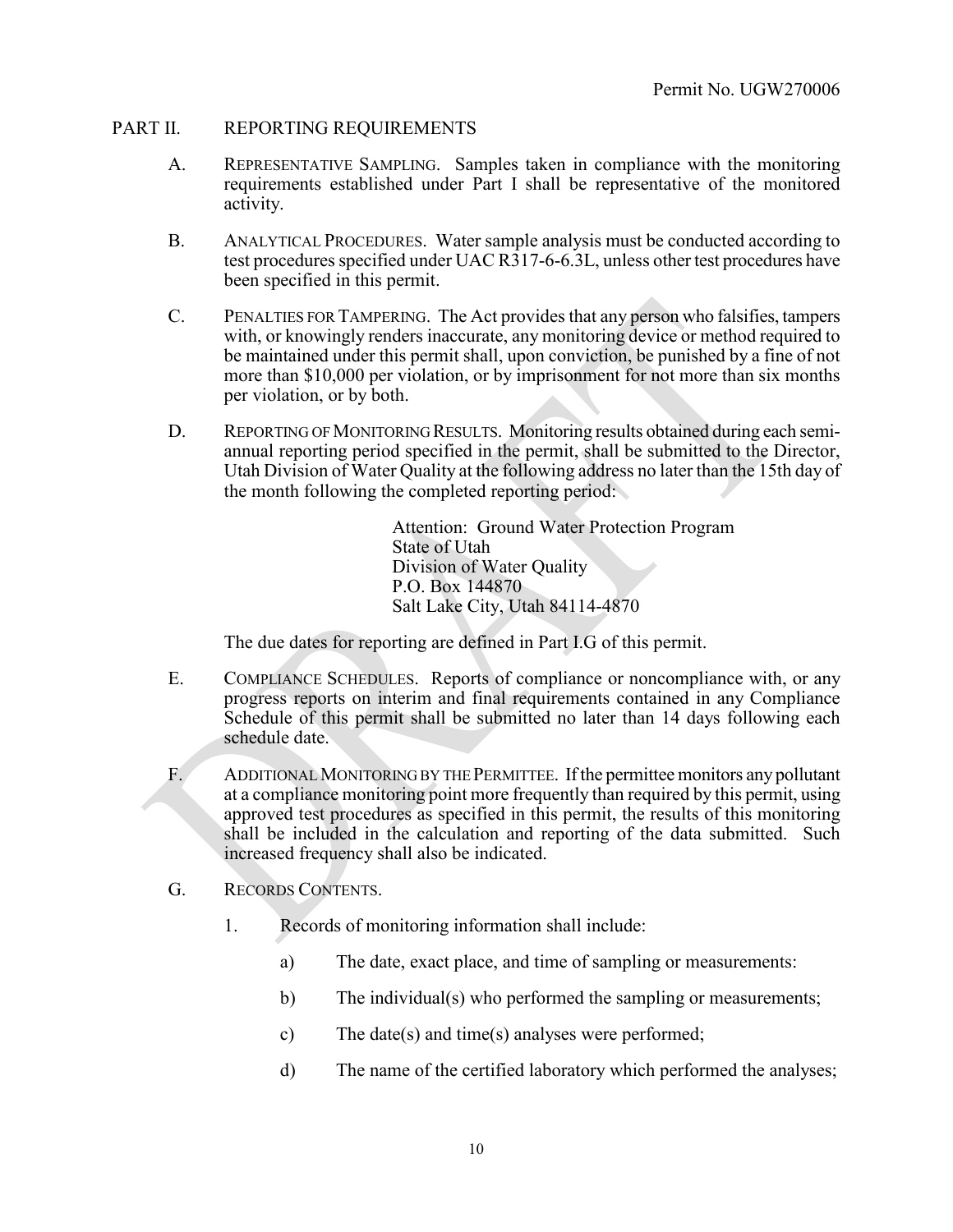- e) The analytical techniques or methods used; and,
- f) The results of such analyses.
- H. RETENTION OF RECORDS. The permittee shall retain records of all monitoring information, including all calibration and maintenance records and copies of all reports required by this permit, and records of all data used to complete the application for this permit, for a period of at least five years from the date of the sample, measurement, report or application. This period may be extended by request of the Director at any time.
- I. NOTICE OF NONCOMPLIANCE REPORTING.
	- 1. The permittee shall verbally report any noncompliance which may endanger public health or the environment as soon as possible, but no later than 24 hours from the time the permittee first became aware of the circumstances. The report shall be made to the Utah Department of Environmental Quality 24 hour number, (801) 538-6333, or to the Division of Water Quality, Ground Water Protection Section at (801) 538-6146, during normal business hours (8:00 am - 5:00 pm Mountain Time).
	- 2. A written submission shall also be provided to the Director within five days of the time that the permittee becomes aware of the circumstances. The written submission shall contain:
		- a) A description of the noncompliance and its cause;
		- b) The period of noncompliance, including exact dates and times;
		- c) The estimated time noncompliance is expected to continue if it has not been corrected; and,
		- d) Steps taken or planned to reduce, eliminate, and prevent reoccurrence of the noncompliance.
	- 3. Reports shall be submitted to the addresses in Part II.D, Reporting of Monitoring Results.
- J. OTHER NONCOMPLIANCE REPORTING. Instances of noncompliance not required to be reported within 5 days, shall be reported at the time that monitoring reports for Part II.D are submitted.
- K. INSPECTION AND ENTRY. The permittee shall allow the Director, or an authorized representative, upon the presentation of credentials and other documents as may be required by law, to:
	- 1. Enter upon the permittee's premises where a regulated facility or activity is located or conducted, or where records must be kept under the conditions of the permit;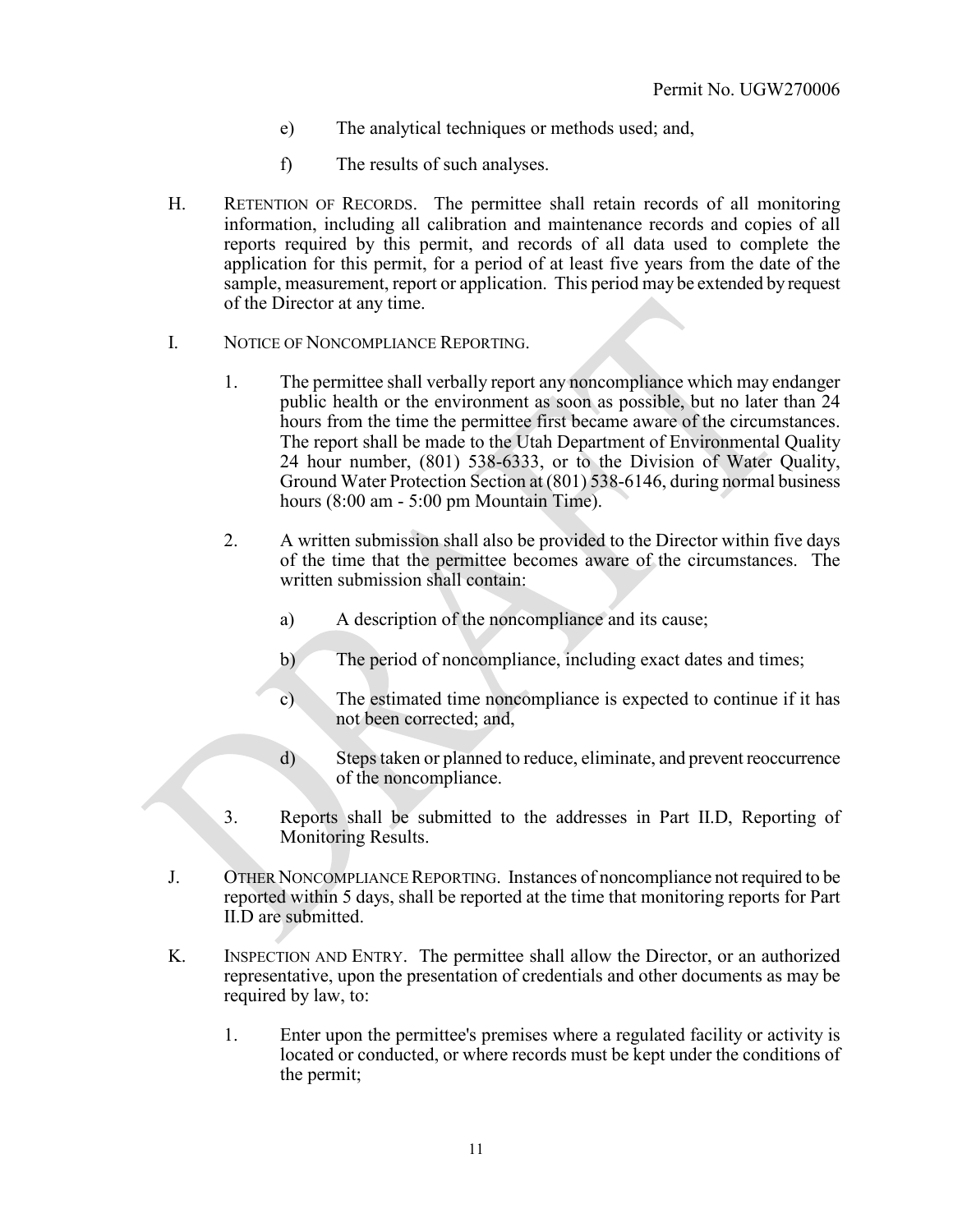- 2. Have access to and copy, at reasonable times, any records that must be kept under the conditions of this permit;
- 3. Inspect at reasonable times any facilities, equipment (including monitoring and control equipment), practices, or operations regulated or required under this permit; and,
- 4. Sample or monitor at reasonable times, for the purpose of assuring permit compliance or as otherwise authorized by the Act, any substances or parameters at any location.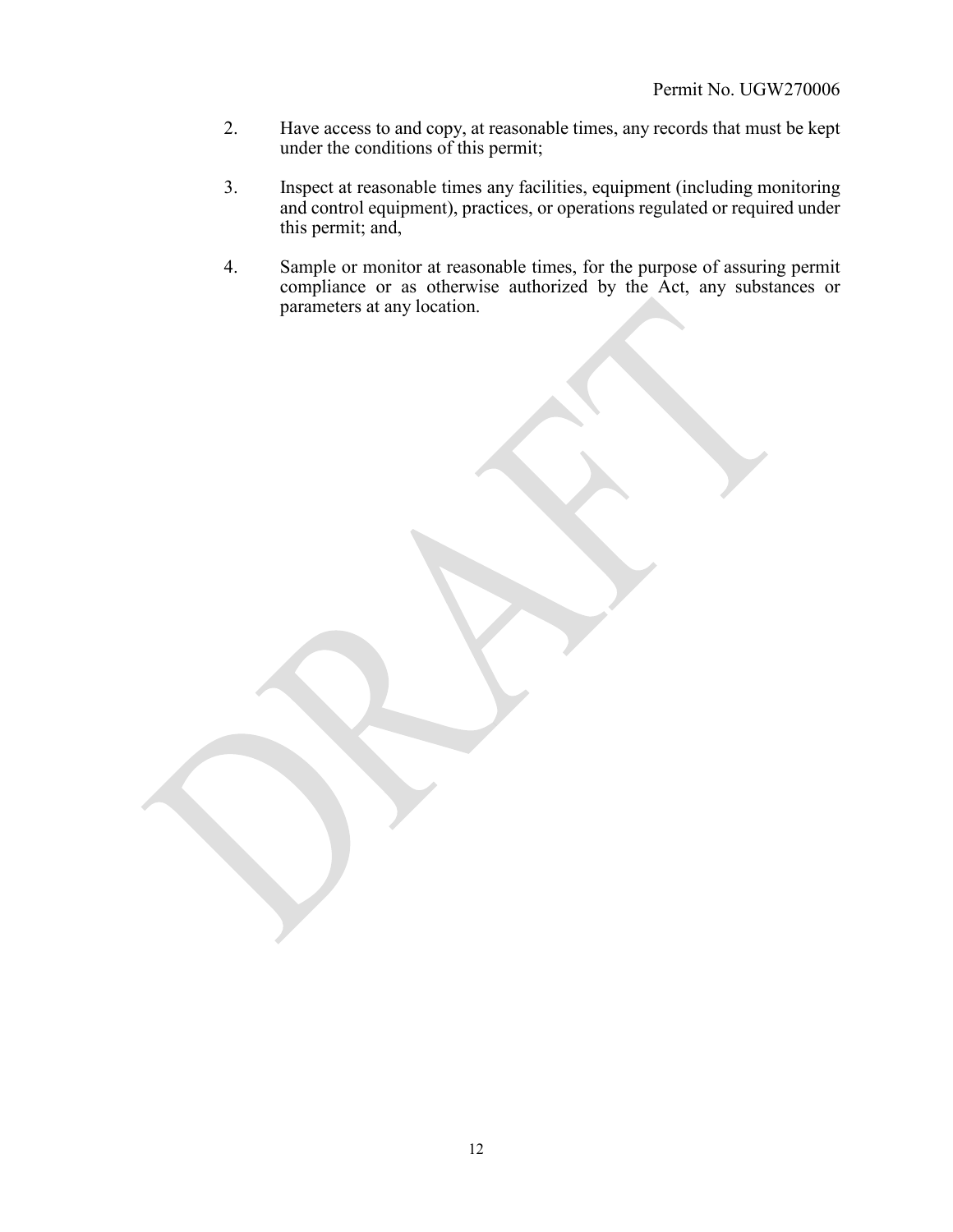#### PART III. COMPLIANCE RESPONSIBILITIES

- A. DUTY TO COMPLY. The permittee must comply with all conditions of this permit. Any permit noncompliance constitutes a violation of the Act and is grounds for enforcement action; for permit termination, revocation and reissuance, or modification; or for denial of a permit renewal application. The permittee shall give advance notice to the Director of any planned changes in the permitted facility or activity which may result in noncompliance with permit requirements.
- B. PENALTIES FOR VIOLATIONS OF PERMIT CONDITIONS. The Act provides that any person who violates a permit condition implementing provisions of the Act is subject to a civil penalty not to exceed \$10,000 per day of such violation. Any person who willfully or negligently violates permit conditions is subject to a fine not exceeding \$25,000 per day of violation. Any person convicted under Section 19-5-115(2) of the Act a second time shall be punished by a fine not exceeding \$50,000 per day. Nothing in this permit shall be construed to relieve the permittee of the civil or criminal penalties for noncompliance.
- C. NEED TO HALT OR REDUCE ACTIVITY NOT A DEFENSE. It shall not be a defense for a permittee in an enforcement action that it would have been necessary to halt or reduce the permitted activity in order to maintain compliance with the conditions of this permit.
- D. DUTY TO MITIGATE. The permittee shall take all reasonable steps to minimize or prevent any discharge in violation of this permit which has a reasonable likelihood of adversely affecting human health or the environment.
- E. PROPER OPERATION AND MAINTENANCE. The permittee shall at all times properly operate and maintain all facilities and systems of treatment and control (and related appurtenances) which are installed or used by the permittee to achieve compliance with the conditions of this permit. Proper operation and maintenance also includes adequate laboratory controls and quality assurance procedures. This provision requires the operation of back-up or auxiliary facilities or similar systems which are installed by a permittee only when the operation is necessary to achieve compliance with the conditions of the permit.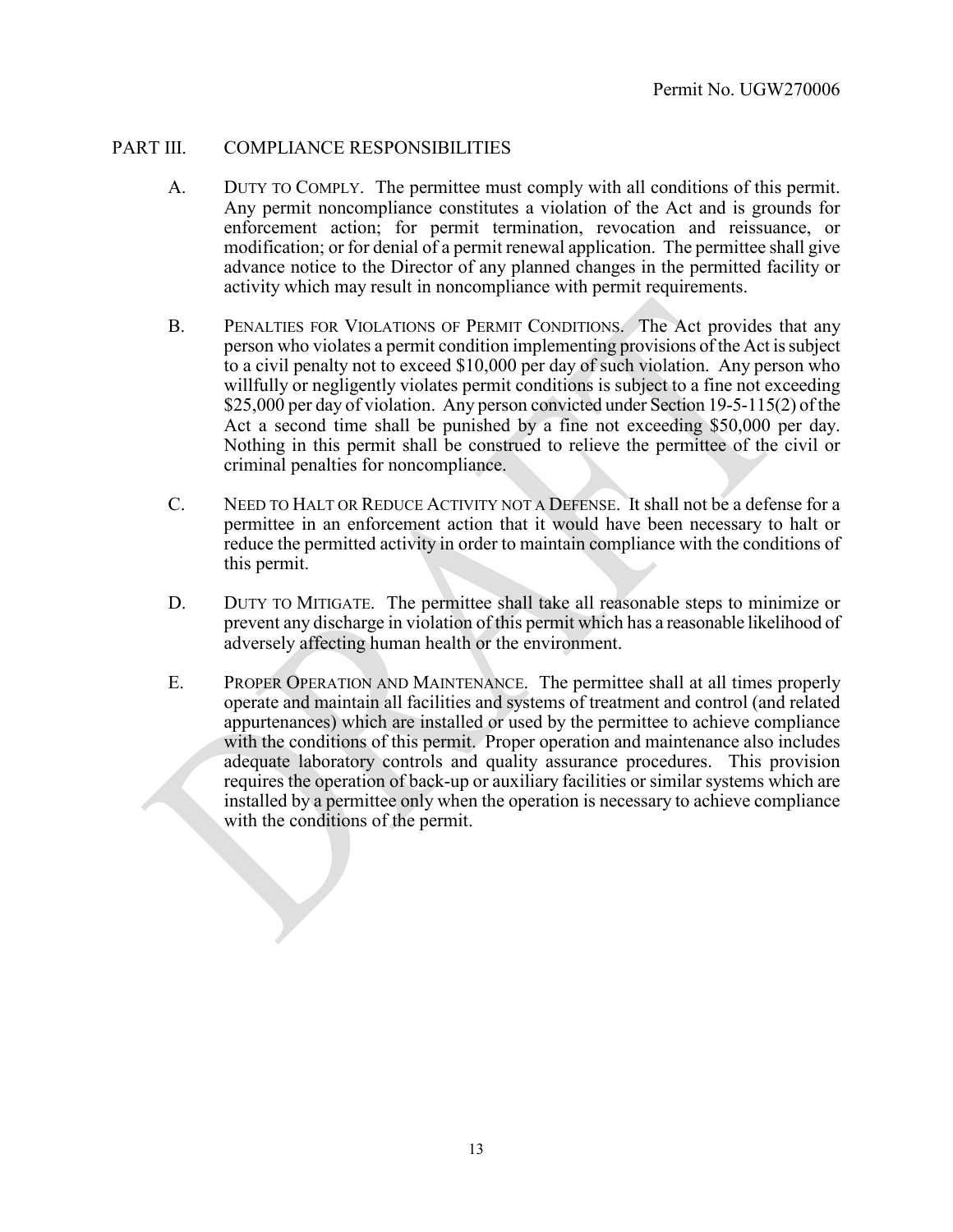### PART IV. GENERAL REQUIREMENTS

- A. PLANNED CHANGES. The permittee shall give notice to the Director as soon as possible of any planned physical alterations or additions to the permitted facility which could significantly change the nature of the facility or increase the quantity of pollutants discharged.
- B. ANTICIPATED NONCOMPLIANCE. The permittee shall give advance notice of any planned changes in the permitted facility or activity which is anticipated may result in noncompliance with permit requirements.
- C. PERMIT ACTIONS. This permit may be modified, revoked and reissued, or terminated for cause. The filing of a request by the permittee for a permit modification, revocation and reissuance, or termination, or a notification of planned changes or anticipated noncompliance, does not stay any permit condition.
- D. DUTY TO REAPPLY. If the permittee wishes to continue an activity regulated by this permit after the expiration date of this permit, the permittee must apply for and obtain a new permit. The application should be submitted at least 180 days before the expiration date of this permit.
- E. DUTY TO PROVIDE INFORMATION. The permittee shall furnish to the Director, within a reasonable time, any information which the Director may request to determine whether cause exists for modifying, revoking and reissuing, or terminating this permit, or to determine compliance with this permit. The permittee shall also furnish to the Director, upon request, copies of records required to be kept by this permit.
- F. OTHER INFORMATION. When the permittee becomes aware that it failed to submit any relevant facts in a permit application, or submitted incorrect information in a permit application or any report to the Director, it shall promptly submit such facts or information.
- G. SIGNATORY REQUIREMENTS. All applications, reports or information submitted to the Director shall be signed and certified.
	- 1. All permit applications shall be signed as follows:
		- a) For a corporation: by a responsible corporate officer;
		- b) For a partnership or sole proprietorship: by a general partner or the proprietor, respectively.
		- c) For a municipality, State, Federal, or other public agency: by either a principal executive officer or ranking elected official.
	- 2. All reports required by the permit and other information requested by the Director shall be signed by a person described above or by a duly authorized representative of that person. A person is a duly authorized representative only if: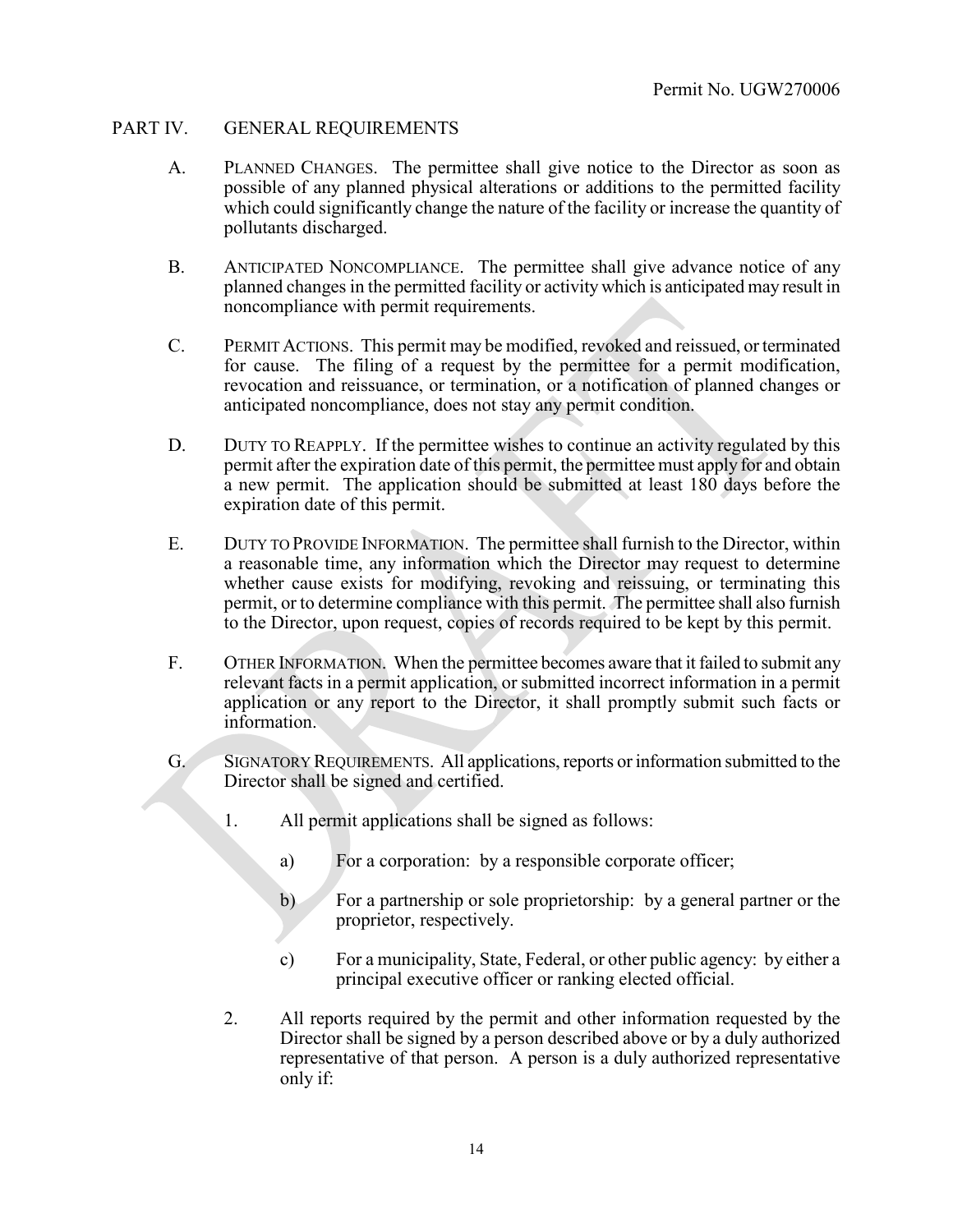- a) The authorization is made in writing by a person described above and submitted to the Director, and,
- b) The authorization specified either an individual or a position having responsibility for the overall operation of the regulated facility or activity, such as the position of plant manager, operator of a well or a well field, superintendent, position of equivalent responsibility, or an individual or position having overall responsibility for environmental matters for the company. (A duly authorized representative may thus be either a named individual or any individual occupying a named position.)
- 3. Changes to Authorization. If an authorization under Part IV.G.2. is no longer accurate because a different individual or position has responsibility for the overall operation of the facility, a new authorization satisfying the requirements of Part IV.G.2. must be submitted to the Director prior to or together with any reports, information, or applications to be signed by an authorized representative.
- 4. Certification. Any person signing a document under this section shall make the following certification:

"I certify under penalty of law that this document and all attachments were prepared under my direction or supervision in accordance with a system designed to assure that qualified personnel properly gather and evaluate the information submitted. Based on my inquiry of the person or persons who manage the system, or those persons directly responsible for gathering the information, the information submitted is, to the best of my knowledge and belief, true, accurate, and complete. I am aware that there are significant penalties for submitting false information, including the possibility of fine and imprisonment for knowing violations."

- H. PENALTIES FOR FALSIFICATION OF REPORTS. The Act provides that any person who knowingly makes any false statement, representation, or certification in any record or other document submitted or required to be maintained under this permit, including monitoring reports or reports of compliance or noncompliance shall, upon conviction be punished by a fine of not more than \$10,000 per violation, or by imprisonment for not more than six months per violation, or by both.
- I. AVAILABILITY OF REPORTS. Except for data determined to be confidential by the permittee, all reports prepared in accordance with the terms of this permit shall be available for public inspection at the offices of the Director. As required by the Act, permit applications, permits, effluent data, and ground water quality data shall not be considered confidential.
- J. PROPERTY RIGHTS. The issuance of this permit does not convey any property rights of any sort, or any exclusive privileges, nor does it authorize any injury to private property or any invasion of personal rights, nor any infringement of federal, state or local laws or regulations.
- K. SEVERABILITY. The provisions of this permit are severable, and if any provision of this permit, or the application of any provision of this permit to any circumstance, is